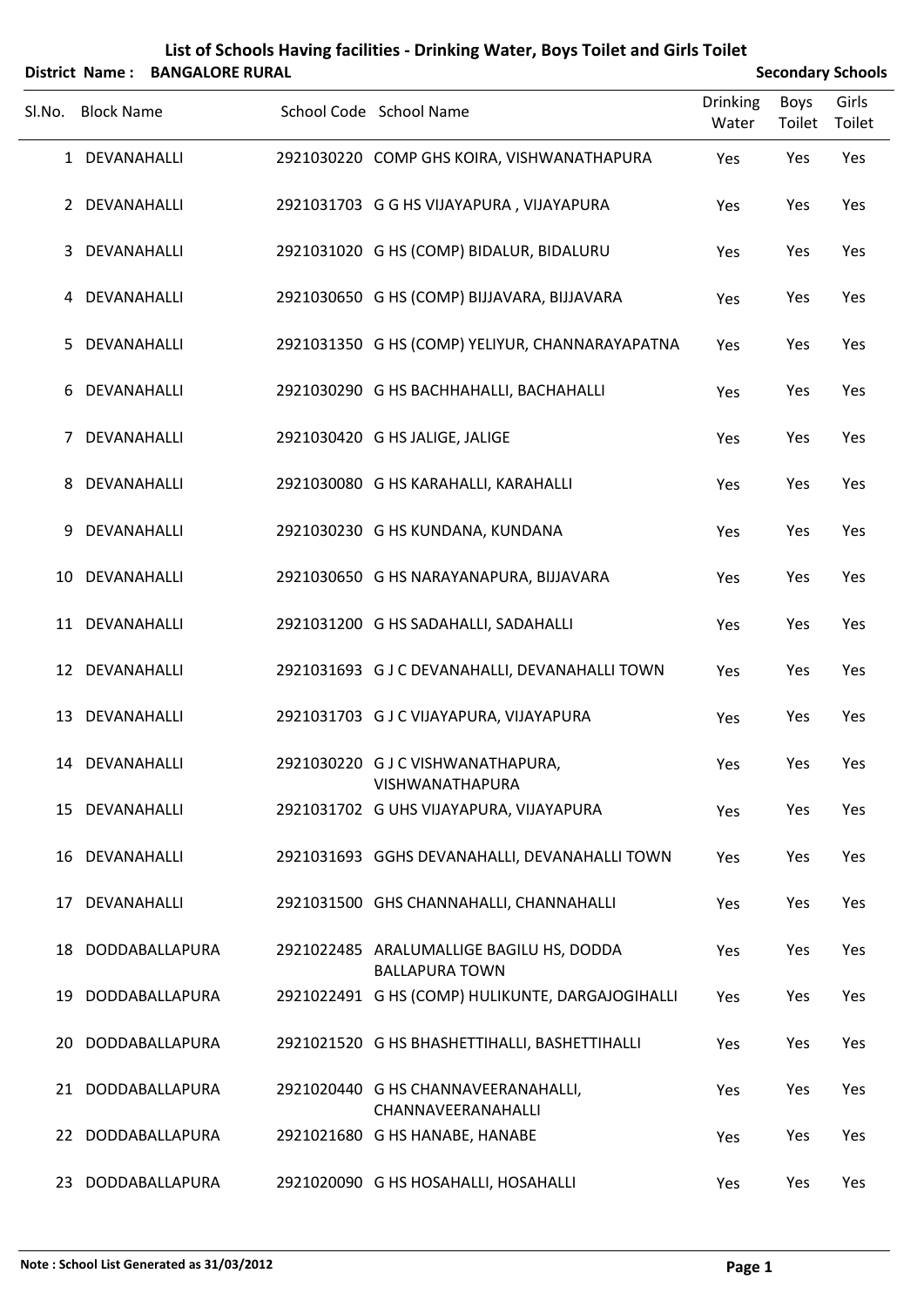## **List of Schools Having facilities ‐ Drinking Water, Boys Toilet and Girls Toilet**

|        |                   | District Name: BANGALORE RURAL |                                                                  |                          |                | <b>Secondary Schools</b> |
|--------|-------------------|--------------------------------|------------------------------------------------------------------|--------------------------|----------------|--------------------------|
| SI.No. | <b>Block Name</b> |                                | School Code School Name                                          | <b>Drinking</b><br>Water | Boys<br>Toilet | Girls<br>Toilet          |
|        |                   | 24 DODDABALLAPURA              | 2921021150 G HS KONAGHATTA, KONAGHATTA                           | Yes                      | Yes            | Yes                      |
| 25.    |                   | DODDABALLAPURA                 | 2921020870 G HS MELEKOTE, MELEKOTE                               | Yes                      | Yes            | Yes                      |
| 26.    |                   | DODDABALLAPURA                 | 2921021740 G HS SAKKAREGOLAHALLI,<br><b>SAKKAREGOLLAHALLI</b>    | Yes                      | Yes            | Yes                      |
| 27     |                   | DODDABALLAPURA                 | 2921020820 G HS TUBAGERE, TUBUGERE                               | Yes                      | Yes            | Yes                      |
| 28     |                   | DODDABALLAPURA                 | 2921022485 G HS(COM)ARALUMALLIGE, DODDA<br><b>BALLAPURA TOWN</b> | Yes                      | Yes            | Yes                      |
| 29     |                   | DODDABALLAPURA                 | 2921021560 G HS(COMP) KADATHIPURU, KADATHIPPURU                  | Yes                      | Yes            | Yes                      |
| 30     |                   | DODDABALLAPURA                 | 2921022485 G.J.C HS D.B.PURA, DODDA BALLAPURA<br><b>TOWN</b>     | Yes                      | Yes            | Yes                      |
|        |                   | 31 DODDABALLAPURA              | 2921021900 G.J.C HS D.BELAVANGALA, DODDA<br>BELAVANGALA          | Yes                      | Yes            | Yes                      |
| 32.    |                   | DODDABALLAPURA                 | 2921022400 G.J.C HS KANASAVADI, KANASAVADI                       | Yes                      | Yes            | Yes                      |
| 33.    |                   | DODDABALLAPURA                 | 2921022486 TELUGU HS DBPURA, DODDA BALLAPURA<br><b>TOWN</b>      | Yes                      | Yes            | Yes                      |
|        | 34 HOSAKOTE       |                                | 2921040100 G (COMP) HS BENDIGANAHALLI,<br>BENDIGANAHALLI         | Yes                      | Yes            | Yes                      |
|        | 35 HOSAKOTE       |                                | 2921042203 G B HS HOSAKOTE, HOSAKOTE TOWN                        | Yes                      | Yes            | Yes                      |
|        | 36 HOSAKOTE       |                                | 2921042203 G G HS HOSAKOTE, HOSAKOTE TOWN                        | Yes                      | Yes            | Yes                      |
|        | 37 HOSAKOTE       |                                | 2921041130 G HS (COMP) UMMALU, UMMALU                            | Yes                      | Yes            | Yes                      |
|        | 38 HOSAKOTE       |                                | 2921040420 G HS BEGURU, BEGURU                                   | Yes                      | Yes            | Yes                      |
|        | 39 HOSAKOTE       |                                | 2921042203 G HS DODDAGATTIGANABBE, HOSAKOTE<br><b>TOWN</b>       | Yes                      | Yes            | Yes                      |
|        | 40 HOSAKOTE       |                                | 2921041610 G HS DODDAHULLURU, DODDAHULLURU                       | Yes                      | Yes            | Yes                      |
|        | 41 HOSAKOTE       |                                | 2921040330 G HS HASIGALA, HASIGALA                               | Yes                      | Yes            | Yes                      |
|        | 42 HOSAKOTE       |                                | 2921041290 G HS JADIGENAHALLI, JADIGENAHALLI                     | Yes                      | Yes            | Yes                      |
|        | 43 HOSAKOTE       |                                | 2921040630 G HS KORATI, KORATI                                   | Yes                      | Yes            | Yes                      |
|        | 44 HOSAKOTE       |                                | 2921041570 G HS KUMBALAHALLI, KUMBALAHALLI                       | Yes                      | Yes            | Yes                      |
|        | 45 HOSAKOTE       |                                | 2921040540 G HS NELAVAGILU, NELAVAGILU                           | Yes                      | Yes            | Yes                      |
|        | 46 HOSAKOTE       |                                | 2921041840 G HS SAMETHANAHALLI, SAMETHANAHALLI                   | Yes                      | Yes            | Yes                      |